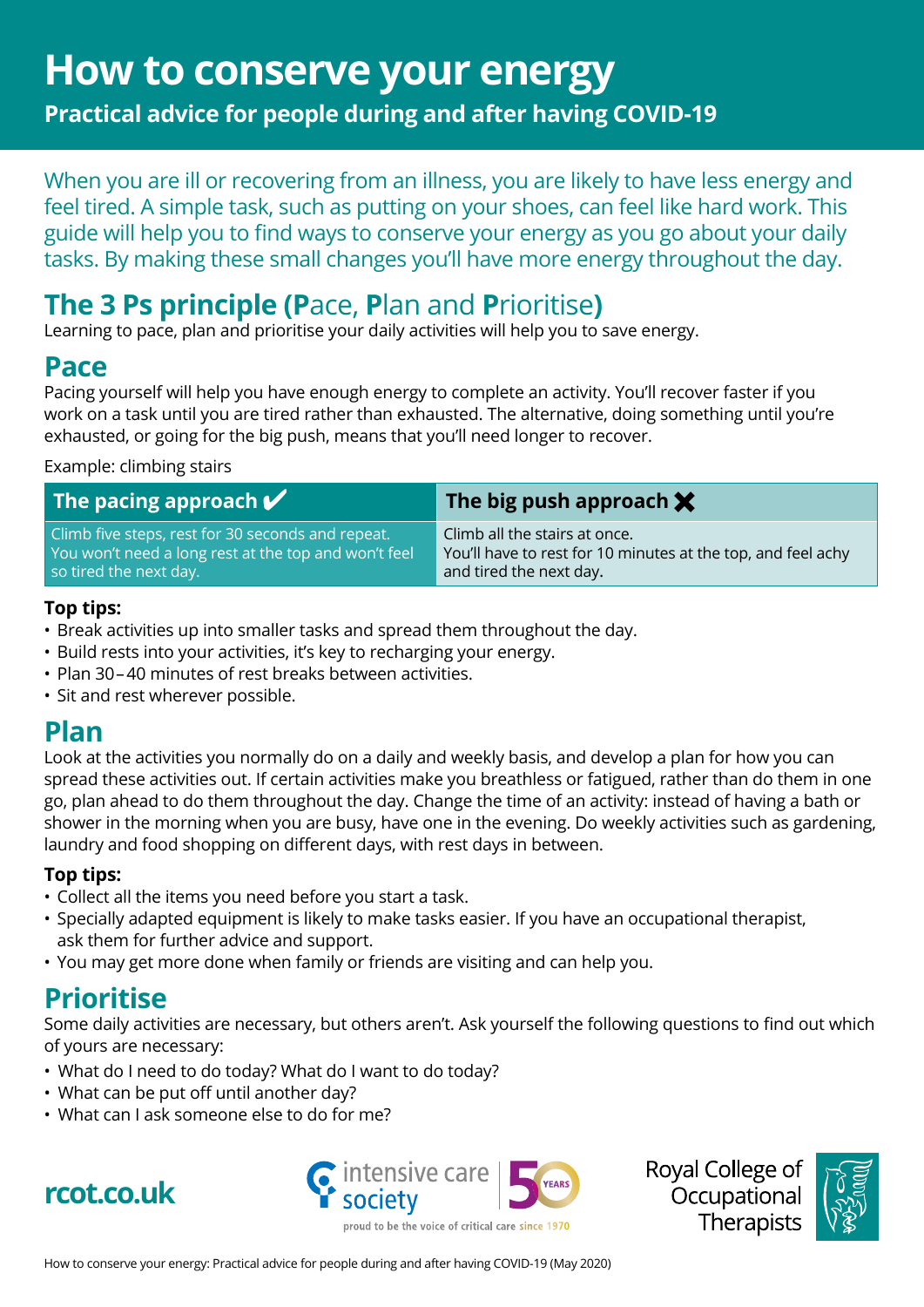**Practical advice for people during and after having COVID-19**

#### **Top energy conserving tips:**

- Don't hold your breath during any task.
- Try to avoid pulling, lifting, bending, reaching and twisting where possible.
- Push or slide items as much as possible, rather than lifting them.
- Bend with your knees rather than from your waist.

# **Practical tips for different activities of daily living**

| <b>Pace</b>                                | <b>Plan</b>                                                      | <b>Prioritise</b>                 |
|--------------------------------------------|------------------------------------------------------------------|-----------------------------------|
| · Sit to wash your face,                   | . Keep all the things you will need in the same place.           | • Try dry shampoo.                |
| brush your teeth and                       | • Put a mirror at face level when sitting.                       | • Use electrical items, such as a |
| dry your hair. Have<br>rests after each.   | . Liquid soap lathers more quickly than a bar.                   | toothbrush and razor etc.         |
| • Pat yourself dry rather<br>than rubbing. | • Use long-handled equipment, such as a long-<br>handled sponge. |                                   |

## **Bathing and showering**

| Pace                                                                             | <b>Plan</b>                                                                                                                                                                     | <b>Prioritise</b>                                                                                                                                                                                                       |
|----------------------------------------------------------------------------------|---------------------------------------------------------------------------------------------------------------------------------------------------------------------------------|-------------------------------------------------------------------------------------------------------------------------------------------------------------------------------------------------------------------------|
| . Allow plenty of time<br>and take rests.<br>• Sit in the shower if<br>possible. | • Open an inside door to allow good ventilation.<br>· Use long-handled equipment.<br>. Equipment can help you get in and out of the<br>bath or shower, such as a rail or chair. | • Is bathing an activity you enjoy<br>and are willing to<br>spend a lot of energy on?<br>• Is a daily bath or shower<br>necessary?<br>• Can you have a strip wash at<br>the sink instead during your<br>early recovery? |

| <b>Dressing</b>                                                                                                                                        |                                                                                                                                                                                                                                                                                                                                              |                                                                                                                                                                                              |
|--------------------------------------------------------------------------------------------------------------------------------------------------------|----------------------------------------------------------------------------------------------------------------------------------------------------------------------------------------------------------------------------------------------------------------------------------------------------------------------------------------------|----------------------------------------------------------------------------------------------------------------------------------------------------------------------------------------------|
| Pace                                                                                                                                                   | <b>Plan</b>                                                                                                                                                                                                                                                                                                                                  | <b>Prioritise</b>                                                                                                                                                                            |
| · Sit to dress.<br>• Break up tiring tasks<br>with easy ones and take<br>rests.<br>• Dress your lower half<br>first, when you have the<br>most energy. | • Collect all your clothes before you start.<br>. Wear clothes that fasten at the front and<br>are loose.<br>• Put pants and trousers on at the same time and<br>then pull them up together.<br>• Put skirts on over your head.<br>· Sit down to put on shoes and socks. Lift and cross<br>one leg onto your knee to bring your foot closer. | • Can you rearrange your<br>wardrobe and drawers so that<br>all your clothes are close<br>together?<br>• Can a member of your<br>household get your clothes out<br>and help you get dressed? |





proud to be the voice of critical care since 1970

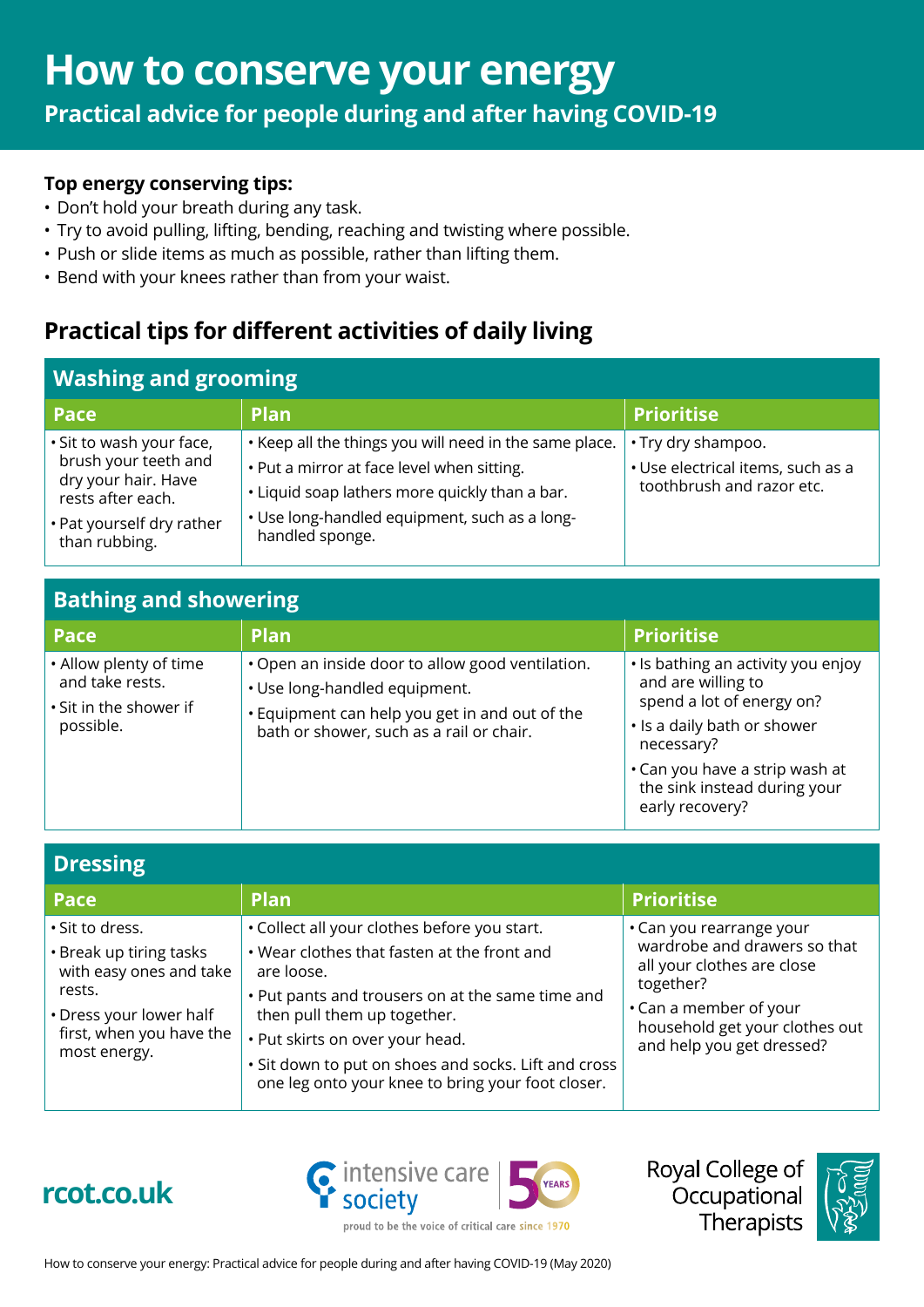# **How to conserve your energy**

**Practical advice for people during and after having COVID-19**

## **Making the bed**

| Pace                                                                           | <b>Plan</b>                                                                             | <b>Prioritise</b>                              |
|--------------------------------------------------------------------------------|-----------------------------------------------------------------------------------------|------------------------------------------------|
| . Put on the sheet, stop for a rest,<br>then the pillowcases, then rest again. | • Have your bed positioned so that you can<br>walk all the way around it.               | • Can you take turns<br>with someone you live, |
| • Sit for some of the task, such as<br>doing the pillows.                      | • Start and finish one side, then move to the<br>other so you only circle the bed once. | or can they make the<br>bed instead?           |
| . Get help with the duvet cover.                                               |                                                                                         |                                                |

## **Cooking**

| Pace                                                                                                                                   | Plan                                                                                                                              | <b>Prioritise</b>                                                |
|----------------------------------------------------------------------------------------------------------------------------------------|-----------------------------------------------------------------------------------------------------------------------------------|------------------------------------------------------------------|
| • Spread the preparation<br>throughout the day. Peel vegetables<br>in the morning, cook in the<br>afternoon and reheat in the evening. | • Cook large amounts and refrigerate or freeze<br>extra portions.<br>• Get everything you need ready before you                   | • Buy frozen ready<br>meals for days when<br>you are very tired. |
| . Sit to prepare food or when waiting<br>to stir.<br>• Take rests during and after cooking.                                            | start.<br>. Find recipes with a short preparation time.<br>• Use a trolley to move cooking equipment or<br>cutlery for the table. | • Can a member of your<br>household cook for<br>you?             |

# **Shopping**

| Pace                                                                               | <b>Plan</b>                                                                                                      | <b>Prioritise</b>                            |
|------------------------------------------------------------------------------------|------------------------------------------------------------------------------------------------------------------|----------------------------------------------|
| • Have a rest when you get to<br>the shop.                                         | • Make a list that follows the aisles and means<br>you only need to visit one or two shops.                      | $\cdot$ Can a member of your<br>family help? |
| • Take your time collecting your<br>items.<br>• Put heavy items in different bags. | · Shop at quieter times.<br>• Avoid large/deep trolleys to reduce bending<br>when putting in and removing items. | • Can you do online<br>shopping?             |
| • Use a trolley to push your shopping<br>home rather than carrying a bag.          | . Pack items together that go in the<br>fridge/freezer or same cupboard, so it is easier<br>to unpack.           |                                              |

## **Laundry**

| Pace                                                                                                                                                                                                                             | Plan                                                                                                                                                                                                                                                                                    | <b>Prioritise</b>                                                                                                                                                                   |
|----------------------------------------------------------------------------------------------------------------------------------------------------------------------------------------------------------------------------------|-----------------------------------------------------------------------------------------------------------------------------------------------------------------------------------------------------------------------------------------------------------------------------------------|-------------------------------------------------------------------------------------------------------------------------------------------------------------------------------------|
| · Spread the tasks throughout the<br>day. Load the machine in the<br>morning, empty in the afternoon.<br>· Sit down to iron.<br>• Use a low clothes horse and sit to<br>hang out washing.<br>• Take rests during and afterwards. | . Wear clothes that wash, dry and iron easily.<br>• Do several smaller loads each week, rather<br>than one large wash.<br>• Store everything you need in one place, such as<br>powder and pegs.<br>• Use a laundry basket on wheels.<br>. If possible, have your dryer at chest height. | · Is it necessary to iron<br>all of your clothes?<br>• Can someone help<br>you fold large or heavy<br>items, such as sheets<br>and towels?<br>• Can someone else do<br>the laundry? |

proud to be the voice of critical care since 1970







Royal College of Occupational Therapists